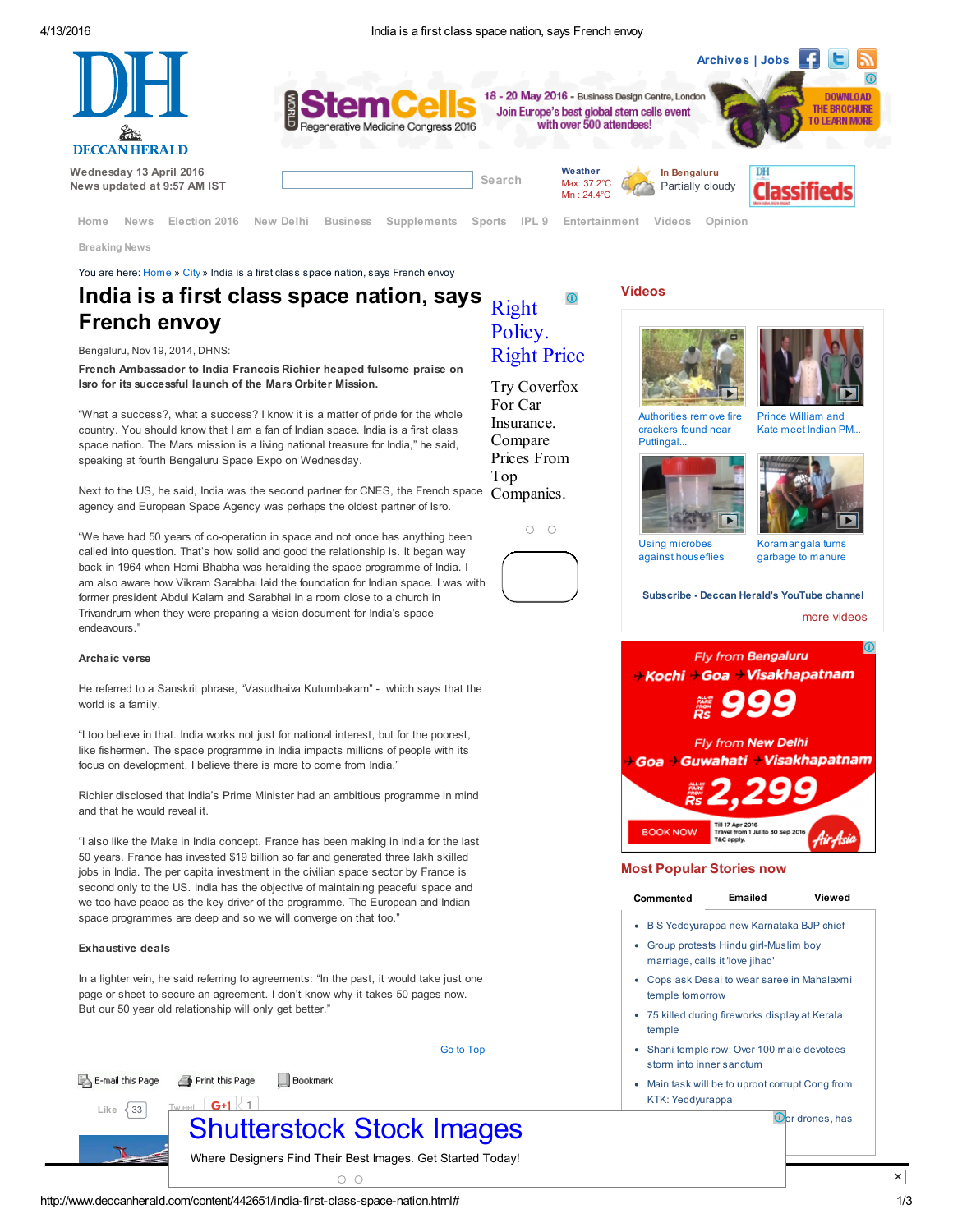| <b>Shutterstock Stock Images</b><br>Where Designers Find Their Best Images. Get Started Today!<br>$\circ$ $\circ$ | $\odot$                                                                                  |
|-------------------------------------------------------------------------------------------------------------------|------------------------------------------------------------------------------------------|
|                                                                                                                   |                                                                                          |
|                                                                                                                   |                                                                                          |
|                                                                                                                   |                                                                                          |
|                                                                                                                   | Superstar Rajinikanth with bollywood actress                                             |
|                                                                                                                   | Priyanka Chopra and tennis player Sania Mirza<br>during<br>more                          |
|                                                                                                                   |                                                                                          |
|                                                                                                                   | <b>AFG vs NAM</b><br>RCB vs SRH KKR vs MI                                                |
|                                                                                                                   | Afghanistan vs Namibia, 12th Match<br>Greater Noida Sports Complex Ground, Greater Noida |
|                                                                                                                   | NAM 172, 126-all out (35.3 Ovs)                                                          |
|                                                                                                                   | Afghanistan won by an innings and 36 runs                                                |
|                                                                                                                   | Detailed Score<br><b>Commentary</b>                                                      |
|                                                                                                                   | $\Omega$<br>Fly from Bengaluru                                                           |
|                                                                                                                   | → Kochi → Goa → Visakhapatnam                                                            |
|                                                                                                                   |                                                                                          |
|                                                                                                                   | ▒ 999                                                                                    |
|                                                                                                                   | Fly from New Delhi                                                                       |
|                                                                                                                   | <i>→</i> Goa → Guwahati → Visakhapatnam                                                  |
|                                                                                                                   |                                                                                          |
|                                                                                                                   | $\sum_{RS} Z, Z$                                                                         |
| 1 Comment<br><b>Deccan Herald</b>                                                                                 | Login $\sim$<br>Till 17 Apr 2016<br>Travel from 1 Jul to 30 Sep 2016<br><b>BOOK NOW</b>  |
| <b>Z</b> Share<br>Recommend                                                                                       | Air Asia<br>T&C apply.<br>Sort by Best -                                                 |
| Join the discussion                                                                                               |                                                                                          |
|                                                                                                                   |                                                                                          |
|                                                                                                                   |                                                                                          |

 $\boxtimes$  [Subscribe](https://disqus.com/)  $\bigcirc$  Add [Disqus](https://publishers.disqus.com/engage?utm_source=deccanherald&utm_medium=Disqus-Footer) to your site Add Disqus Add  $\bigcirc$  [Privacy](https://help.disqus.com/customer/portal/articles/1657951?utm_source=disqus&utm_medium=embed-footer&utm_content=privacy-btn)

 $1 \wedge \cdots \wedge \neg \text{Reply } \cdot \text{Share } \vee$